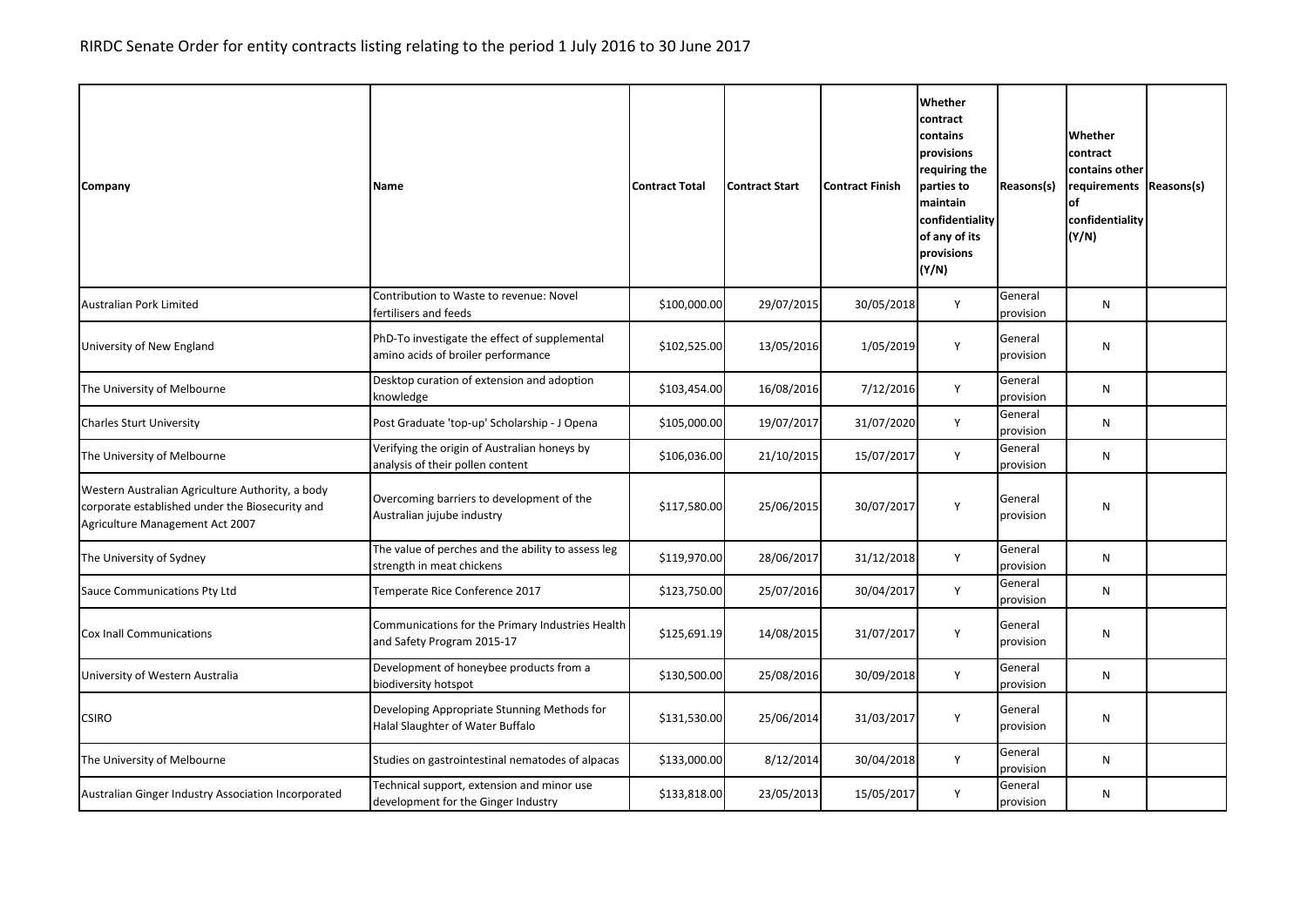| <b>Cox Inall Communications</b>                                                                                       | Honey Bee and Pollination Program                                                   |              | 15/05/2015 | 30/05/2018 | Y | General              | N         |  |
|-----------------------------------------------------------------------------------------------------------------------|-------------------------------------------------------------------------------------|--------------|------------|------------|---|----------------------|-----------|--|
|                                                                                                                       | communications 2015-18                                                              | \$134,610.00 |            |            |   | provision            |           |  |
| Minister for Agriculture, Food and Fisheries acting<br>through South Australian Research and Development<br>Institute | Resilient plants for free range chicken meat farms                                  | \$141,837.00 | 26/02/2016 | 31/08/2019 | Y | General<br>provision | N         |  |
| Animal Health Australia                                                                                               | Cross Industry Biosecurity and Emergency Animal<br><b>Disease Awareness</b>         | \$145,000.00 | 27/05/2015 | 1/08/2017  | Y | General<br>provision | ${\sf N}$ |  |
| <b>ABC Radio</b>                                                                                                      | Heywire - The ABC Gives Regional Youth a Voice<br>2017-2019                         | \$150,000.00 | 23/01/2017 | 31/03/2019 | Y | General<br>provision | ${\sf N}$ |  |
| Georgina Townsend                                                                                                     | <b>CME Extension Services - G. Townsend</b>                                         | \$150,000.00 | 16/05/2017 | 15/05/2020 | Y | General<br>provision | N         |  |
| Southern Cross University                                                                                             | New Coffee Varieties for the Australian Subtropics                                  | \$150,240.00 | 27/01/2015 | 31/05/2019 | Υ | General<br>provision | N         |  |
| Australian Ginger Industry Association Incorporated                                                                   | Regional Ginger Extension Program                                                   | \$151,650.00 | 29/09/2015 | 31/05/2017 | Y | General<br>provision | N         |  |
| Northern Territory of Australia represented by the<br>Department of Primary Industry and Fisheries                    | Feasibility of a sustainable harvest of Agile<br>wallabies in NT                    | \$152,000.00 | 22/06/2015 | 30/05/2018 | Y | General<br>provision | N         |  |
| Minister for Agriculture, Food and Fisheries acting<br>through South Australian Research and Development<br>Institute | Capitalising on the discovery of Messina for the<br>pasture seeds Industry          | \$154,865.00 | 2/06/2015  | 30/05/2018 | Υ | General<br>provision | ${\sf N}$ |  |
| Queensland University of Technology                                                                                   | QUT component of Australian Biomass for<br><b>Bioenergy Assessment</b>              | \$159,052.00 | 25/02/2016 | 15/12/2020 | Y | General<br>provision | N         |  |
| University of the Sunshine Coast                                                                                      | USC component of Australian Biomass for<br><b>Bioenergy Assessment</b>              | \$159,052.00 | 30/03/2016 | 15/12/2020 | Y | General<br>provision | N         |  |
| <b>CSIRO</b>                                                                                                          | 2017 Pathogen survey                                                                | \$160,694.00 | 28/03/2017 | 1/09/2017  | Y | General<br>provision | N         |  |
| Meridian Agriculture Pty Ltd                                                                                          | Project Manager - Biocontrol Solutions for<br>Sustainable Management of Weed Impact | \$166,125.00 | 28/10/2016 | 1/04/2020  | Y | General<br>provision | N         |  |
| Meridian Agriculture Pty Ltd                                                                                          | Project Manager - Secure Pollination for More<br>Productive Agriculture: Guidelines | \$167,638.00 | 28/10/2016 | 17/02/2020 | Υ | General<br>provision | ${\sf N}$ |  |
| The University of Sydney                                                                                              | Utilisation of synthetic amino acids by poultry                                     | \$173,000.00 | 30/06/2017 | 31/07/2019 | Y | General<br>provision | N         |  |
| <b>Charles Sturt University</b>                                                                                       | Herbicide resistance in rice                                                        | \$173,082.00 | 2/10/2015  | 15/05/2018 | Y | General<br>provision | N         |  |
| The University of Queensland                                                                                          | Potential exotic virus threats to Lucerne seed<br>production in Australia           | \$181,624.00 | 29/06/2015 | 31/03/2019 | Y | General<br>provision | N         |  |
| Agsmart Pty Ltd                                                                                                       | Fodder Safe 2016-2019                                                               | \$182,895.36 | 9/09/2016  | 30/06/2019 | Y | General<br>provision | N         |  |
| <b>Bee Scientifics</b>                                                                                                | Selection and Development of Australian Hygienic<br>Honey Bee Lines,                | \$184,602.00 | 21/09/2015 | 1/09/2018  | Y | General<br>provision | N         |  |
| The University of Sydney                                                                                              | Assessing the mating quality of Australian queen<br>bees                            | \$193,139.00 | 10/08/2015 | 30/04/2018 | Y | General<br>provision | N         |  |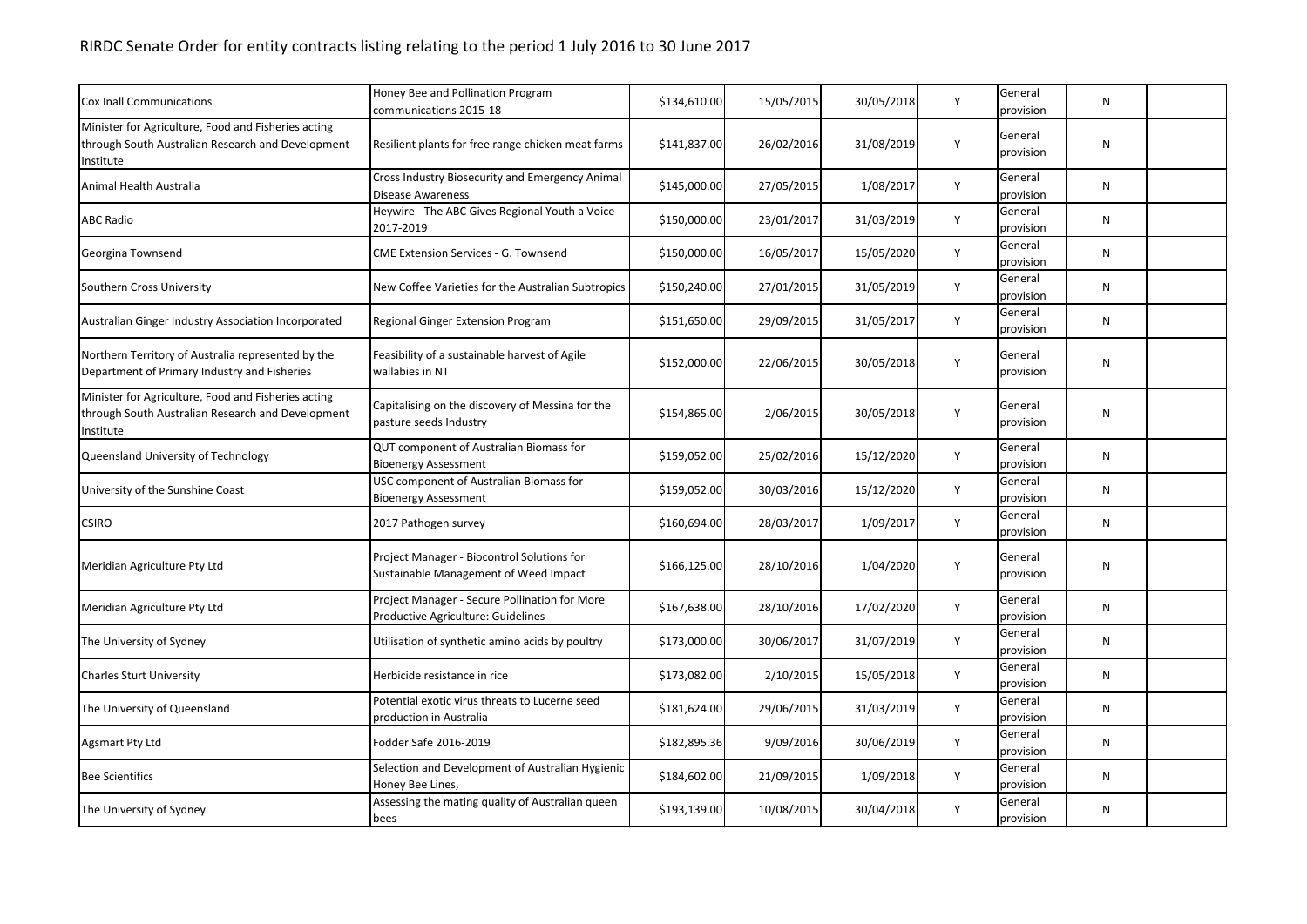## RIRDC Senate Order for entity contracts listing relating to the period 1 July 2016 to 30 June 2017

| The University of Sydney                                                                                                                   | Commencing implementation of a genetic eval.<br>system for livestock working dogs   | \$195,000.00 | 17/05/2016 | 30/05/2019 | Y | General<br>provision | N         |  |
|--------------------------------------------------------------------------------------------------------------------------------------------|-------------------------------------------------------------------------------------|--------------|------------|------------|---|----------------------|-----------|--|
| Australian Rural Leadership Foundation LTD                                                                                                 | ARLP Course 21, 22, 23 & 24: Sponsorship for<br>2013 - 2017                         | \$200,000.00 | 16/05/2013 | 31/12/2017 | Y | General<br>provision | ${\sf N}$ |  |
| <b>Agaware Consulting Pty Ltd</b>                                                                                                          | Minor Chemical Consultant for small and non-<br>levied industries                   | \$201,420.00 | 20/10/2015 | 30/01/2018 | Y | General<br>provision | N         |  |
| The Crown in right of Tasmania - Represented by the<br>Department of State Growth Tasmania                                                 | TAS component of Australian Biomass for<br><b>Bioenergy Assessment</b>              | \$206,000.00 | 10/06/2016 | 15/12/2020 | Y | General<br>provision | N         |  |
| Grains Research and Development Corporation                                                                                                | Horizon Scholarship Sponsorship                                                     | \$210,000.00 | 28/06/2017 | 30/06/2020 | Y | General<br>provision | N         |  |
| The University of Sydney                                                                                                                   | Post-hatch management for improved broiler<br>locomotion                            | \$219,973.00 | 1/08/2014  | 31/07/2017 | Y | General<br>provision | N         |  |
| <b>Meat and Livestock Australia</b>                                                                                                        | Managing Climate Variability Program Phase 5<br><b>Funding Support</b>              | \$220,000.00 | 16/03/2017 | 1/07/2020  | Y | General<br>provision | N         |  |
| Ricegrowers' Association of Australia                                                                                                      | Australian Rural Leadership Program Scholarship<br>for Course 20                    | \$220,000.00 | 9/07/2012  | 30/06/2018 | Y | General<br>provision | ${\sf N}$ |  |
| Plant Health Australia Limited                                                                                                             | Improving Biosecurity Resources and Better<br>Understanding Bee Health in Australia | \$223,700.00 | 15/04/2016 | 30/07/2019 | Y | General<br>provision | N         |  |
| The State of Queensland acting through the Department   Improved tissue culture production of ginger clean<br>of Agriculture and Fisheries | planting material                                                                   | \$224,022.86 | 17/06/2014 | 30/05/2019 | Y | General<br>provision | N         |  |
| The State of Queensland acting through the Department<br>of Agriculture and Fisheries                                                      | Developing visual litter management extension<br>resources for meat chicken growers | \$226,497.00 | 14/06/2017 | 1/02/2019  | Y | General<br>provision | N         |  |
| The State of Queensland acting through the Department<br>of Agriculture and Fisheries                                                      | Effects of an in-shed sprinkler cooling system<br>multiple parameters               | \$228,656.00 | 17/05/2016 | 31/01/2018 | Y | General<br>provision | N         |  |
| Growcom                                                                                                                                    | Management of the AgChem Access Priorities<br>Forum                                 | \$231,872.00 | 11/04/2017 | 30/11/2019 | Y | General<br>provision | N         |  |
| Minister for Agriculture, Food and Fisheries acting<br>through South Australian Research and Development<br>Institute                      | Critical amino acids to improve gut health of<br>chickens fed reduced protein diets | \$232,645.00 | 9/08/2016  | 30/03/2019 | Y | General<br>provision | N         |  |
| North Queensland Crayfish Farmers Association Inc                                                                                          | Eliminate factors inhibiting redclaw farming from<br>reaching its full potential    | \$248,000.00 | 6/06/2014  | 31/12/2018 | Y | General<br>provision | N         |  |
| Queensland University of Technology                                                                                                        | Detecting opportunities and challenges for<br>Australian agricultural and rural ind | \$248,307.00 | 23/06/2016 | 28/02/2018 | Y | General<br>provision | N         |  |
| The University of Queensland                                                                                                               | Monitoring quality and bioactivity of kakadu plum<br>in the Northern Territory      | \$250,000.00 | 29/04/2014 | 15/04/2018 | Y | General<br>provision | N         |  |
| University of Western Sydney                                                                                                               | Agronomic and extraction parameters for<br>Centipeda (Part 2)                       | \$255,000.00 | 25/06/2014 | 31/08/2017 | Y | General<br>provision | N         |  |
| The Crown in right of the State of NSW acting through<br>the Department of Primary Industries                                              | Development of innovative tools for the detection<br>and control of CAE virus       | \$255,069.00 | 27/06/2014 | 15/05/2019 | Y | General<br>provision | N         |  |
| <b>CSIRO</b>                                                                                                                               | Reducing the impact of Nosema and viruses by<br>improving honeybee nutrition        | \$269,411.00 | 28/07/2015 | 30/11/2017 | Y | General<br>provision | N         |  |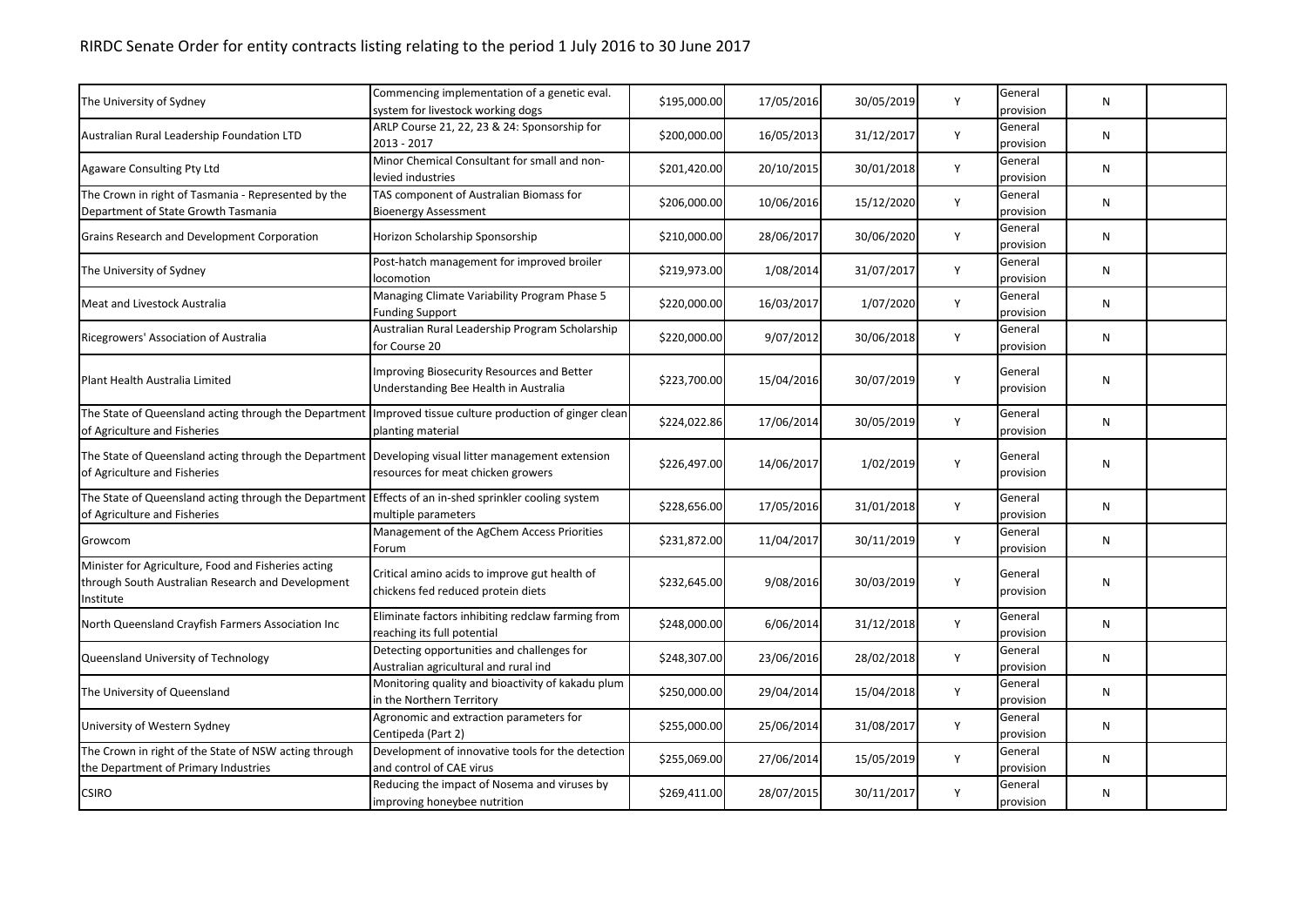| Nuffield Australia                                                                            | Nuffield Scholarship for a Ricegrower                                               | \$275,000.00 | 10/08/2012 | 30/04/2018 | Y | General<br>provision | N         |  |
|-----------------------------------------------------------------------------------------------|-------------------------------------------------------------------------------------|--------------|------------|------------|---|----------------------|-----------|--|
| University of Western Australia                                                               | Reducing stable fly emergence in soils amended<br>with litter                       | \$278,501.00 | 6/05/2015  | 31/05/2018 | Y | General<br>provision | ${\sf N}$ |  |
| Lucerne Australia Inc.                                                                        | Evaluating different fertilisers in lucerne seed<br>production                      | \$287,100.00 | 16/12/2011 | 1/07/2017  | Y | General<br>provision | N         |  |
| University of Western Australia                                                               | Improved subterranean clover seed production<br>from multiple disease resistance    | \$296,013.00 | 14/05/2015 | 30/05/2018 | Y | General<br>provision | N         |  |
| PwCs Indigenous Consulting Pty Ltd                                                            | Emerging Business Models for the Kakadu Plum<br>Industry                            | \$300,000.00 | 23/02/2016 | 15/05/2018 | Y | General<br>provision | ${\sf N}$ |  |
| The University of Melbourne                                                                   | Solving key industry bottlenecks for sea urchin roe<br>enhancement                  | \$307,377.00 | 14/06/2016 | 15/11/2018 | Y | General<br>provision | ${\sf N}$ |  |
| The University of Queensland                                                                  | Dietary manipulation of nutrient-specific appetite<br>in broiler chickens           | \$317,050.00 | 14/03/2014 | 31/07/2018 | Y | General<br>provision | ${\sf N}$ |  |
| The University of Sydney                                                                      | A pheromone trap to catch queen bees                                                | \$325,172.00 | 29/06/2012 | 31/03/2018 | Y | General<br>provision | N         |  |
| The University of Sydney                                                                      | Improved tenderness of alpaca carcasses using<br>combined processing techniques     | \$328,000.00 | 5/05/2015  | 1/08/2018  | Y | General<br>provision | N         |  |
| The State of Queensland acting through the Department<br>of Agriculture and Fisheries         | Addressing odour abatement and assessment<br>knowledge gaps using PTR-TOFMS         | \$343,690.00 | 18/05/2015 | 30/09/2017 | Y | General<br>provision | ${\sf N}$ |  |
| University of New England                                                                     | Dynamics of ILT spread and role of dust in<br>epidemiology, diagnostics and control | \$356,512.00 | 27/06/2017 | 30/07/2020 | Y | General<br>provision | ${\sf N}$ |  |
| <b>Charles Sturt University</b>                                                               | <b>Next Generation Healthy Rice</b>                                                 | \$370,000.00 | 22/06/2015 | 15/05/2018 | Y | General<br>provision | N         |  |
| AgResearch Limited                                                                            | Molecular markers for cultivar ID and seed<br>certification in pasture legumes      | \$377,462.00 | 24/07/2015 | 15/05/2020 | Y | General<br>provision | N         |  |
| The State of Queensland acting through the Department<br>of Agriculture and Fisheries         | External attractant trap for Small Hive Beetle                                      | \$385,091.00 | 25/06/2014 | 31/12/2017 | Y | General<br>provision | N         |  |
| Southern Cross University                                                                     | Boosting the productivity of sea urchin<br>aquaculture using a dietary intervention | \$385,327.00 | 27/06/2016 | 30/05/2019 | Y | General<br>provision | ${\sf N}$ |  |
| The Crown in right of the State of NSW acting through<br>the Department of Primary Industries | Maximising on-farm irrigation profitability -<br>southern connected systems         | \$400,000.00 | 5/04/2016  | 1/08/2017  | Y | General<br>provision | N         |  |
| Sustainability Victoria                                                                       | VIC component of Australian Biomass for<br><b>Bioenergy Assessment</b>              | \$402,109.00 | 8/04/2016  | 15/12/2020 | Y | General<br>provision | N         |  |
| The Crown in right of the State of NSW acting through<br>the Department of Primary Industries | NSW component of Australian Biomass for<br><b>Bioenergy Assessment</b>              | \$402,109.00 | 30/03/2016 | 15/12/2020 | Y | General<br>provision | N         |  |
| Department of Science, Information Technology and<br>Innovation                               | QLD component of Australian Biomass for<br><b>Bioenergy Assessment</b>              | \$402,109.00 | 15/02/2016 | 15/12/2020 | Y | General<br>provision | N         |  |
| Department of Premier and Cabinet                                                             | SA component of Australian Biomass for<br><b>Bioenergy Assessment</b>               | \$402,109.00 | 15/02/2016 | 15/12/2020 | Y | General<br>provision | N         |  |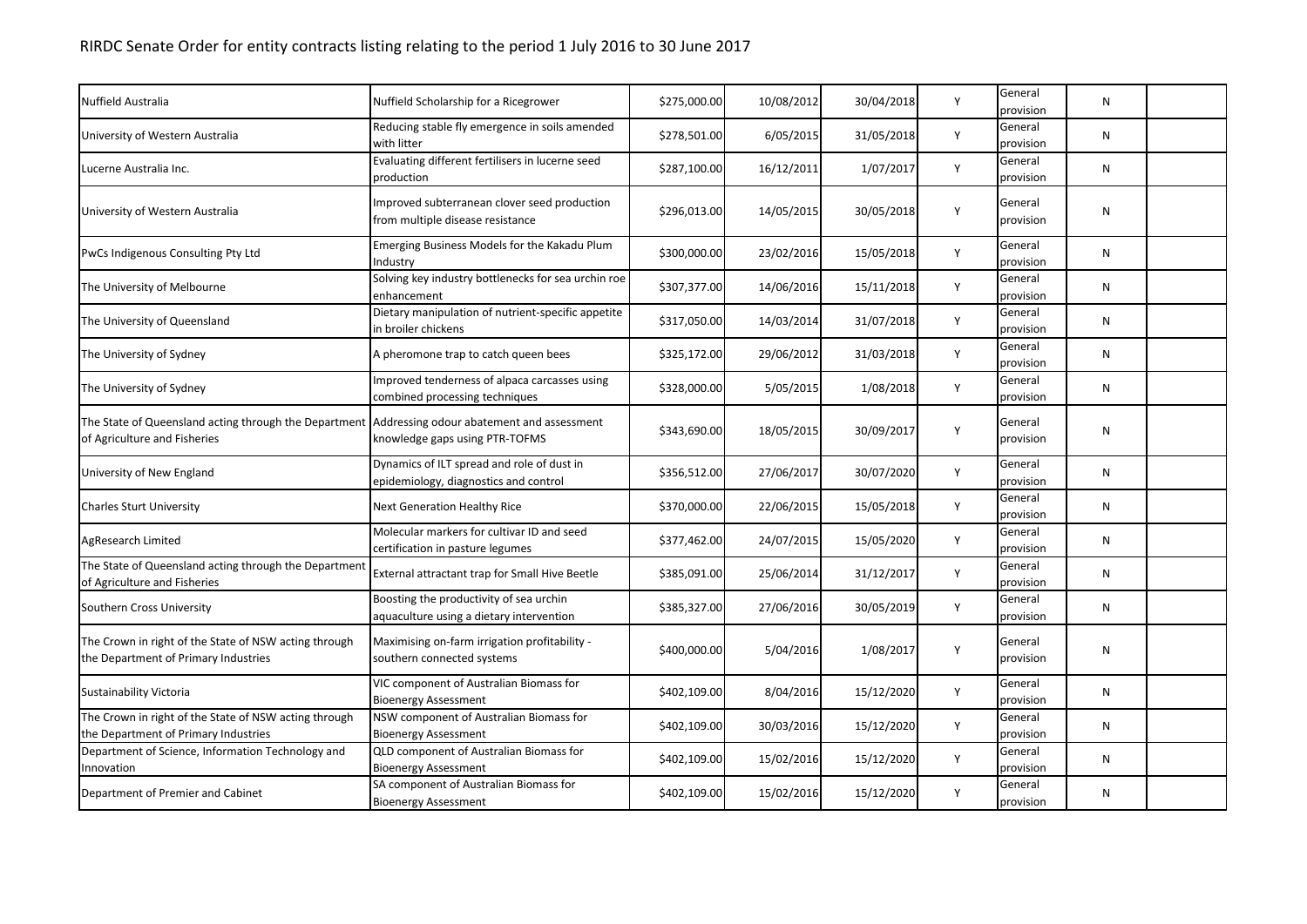| The University of Queensland                                                                                                            | Clouds and Pasteurella multocida                                                                                                                         | \$405,586.00 | 2/09/2016  | 30/07/2019 | Y | General<br>provision | N |  |
|-----------------------------------------------------------------------------------------------------------------------------------------|----------------------------------------------------------------------------------------------------------------------------------------------------------|--------------|------------|------------|---|----------------------|---|--|
| The Crown in right of the State of NSW acting through<br>the Department of Primary Industries                                           | Rice Pest and Disease Biosecurity II                                                                                                                     | \$413,762.00 | 26/07/2016 | 15/05/2019 | Y | General<br>provision | N |  |
| University of Technology, Sydney                                                                                                        | Active Australian Leptospermum honey: new<br>sources and their bioactivity                                                                               | \$417,500.00 | 10/09/2014 | 28/10/2019 | Y | General<br>provision | N |  |
| The University of Sydney                                                                                                                | Formulating broiler diets based on protein and<br>starch digestive dynamics                                                                              | \$420,000.00 | 18/04/2016 | 30/05/2020 | Y | General<br>provision | N |  |
| Agropraisals Pty Ltd                                                                                                                    | Weed Control in Australian Rice                                                                                                                          | \$440,000.00 | 1/06/2015  | 30/04/2018 | Y | General<br>provision | N |  |
| Birchip Cropping Group Inc                                                                                                              | Improved Use of Seasonal Forecasting to Increase<br>Farmer Profitability - Birchip                                                                       | \$440,000.00 | 15/01/2016 | 1/05/2018  | Y | General<br>provision | N |  |
| University of New England                                                                                                               | Robert A Swick, UNE Poultry Research Hub                                                                                                                 | \$441,981.00 | 28/06/2011 | 1/11/2018  | Y | General<br>provision | N |  |
| Western Australian Agriculture Authority, a body<br>corporate established under the Biosecurity and<br>Agriculture Management Act 2007  | WA component of Australian Biomass for<br><b>Bioenergy Assessment</b>                                                                                    | \$452,109.00 | 15/02/2016 | 15/12/2020 | Υ | General<br>provision | N |  |
| The Crown in right of the State of NSW acting through<br>the Department of Primary Industries                                           | Moving forward with NIR and remote sensing                                                                                                               | \$452,768.00 | 1/06/2015  | 15/06/2018 | Υ | General<br>provision | N |  |
| The State of Queensland acting through the Department Moving from concept to control; use of phages for<br>of Agriculture and Fisheries | Campylobacter reduction                                                                                                                                  | \$459,176.00 | 2/08/2016  | 30/07/2019 | Υ | General<br>provision | N |  |
| The University of Queensland                                                                                                            | Improved broiler phosphorus utilization and<br>transporter gene expression                                                                               | \$462,288.00 | 8/09/2015  | 30/05/2018 | Υ | General<br>provision | N |  |
| Deakin University (a body politic and corporate<br>established pursuant to the Deakin University Act 2009<br>(Vic)                      | Developing and testing tools for measuring and<br>managing variability in rice                                                                           | \$479,359.00 | 17/06/2014 | 15/04/2018 | Υ | General<br>provision | N |  |
| <b>Food Agility CRC Limited</b>                                                                                                         | Contribution towards Food Agility CRC Limited                                                                                                            | \$500,000.00 | 21/06/2017 | 1/05/2027  | Υ | General<br>provision | N |  |
| Deakin University (a body politic and corporate<br>established pursuant to the Deakin University Act 2009<br>(Vic))                     | A novel way to suppress growth of Campylobacter<br>in chickens prior to processing                                                                       | \$513,593.00 | 23/08/2016 | 30/07/2019 | Υ | General<br>provision | N |  |
| Department of Agriculture and Water Resources                                                                                           | Taking the Q (query) out of Q fever: developing a<br>better understanding of the drivers of Q fever<br>spread in farmed ruminants - Rural R&D for Profit | \$514,500.00 | 8/06/2016  | 17/06/2019 | Y | General<br>provision | N |  |
| The University of Melbourne                                                                                                             | Taking the Q (query) out of Q Fever (RnD4Profit-<br>15-02-008)                                                                                           | \$514,500.00 | 1/05/2017  | 3/05/2019  | Y | General<br>provision | N |  |
| The State of Queensland acting through the Department<br>of Agriculture and Fisheries                                                   | Rapid detection & quantitation of Campylobacter<br>jejuni/coli in processing                                                                             | \$538,615.00 | 7/08/2015  | 31/03/2019 | Υ | General<br>provision | N |  |
| The Crown in right of the State of NSW acting through<br>the Department of Primary Industries                                           | Improved Use of Seasonal Forecasting to Increase<br>Framer Profitability - NSW DPI                                                                       | \$540,000.00 | 26/02/2016 | 1/05/2018  | Υ | General<br>provision | N |  |
| University of Southern Queensland                                                                                                       | Improved Use of Seasonal Forecasting to Increase<br>Farmer Profitability - USQ                                                                           | \$565,000.00 | 26/02/2016 | 1/05/2018  | Υ | General<br>provision | N |  |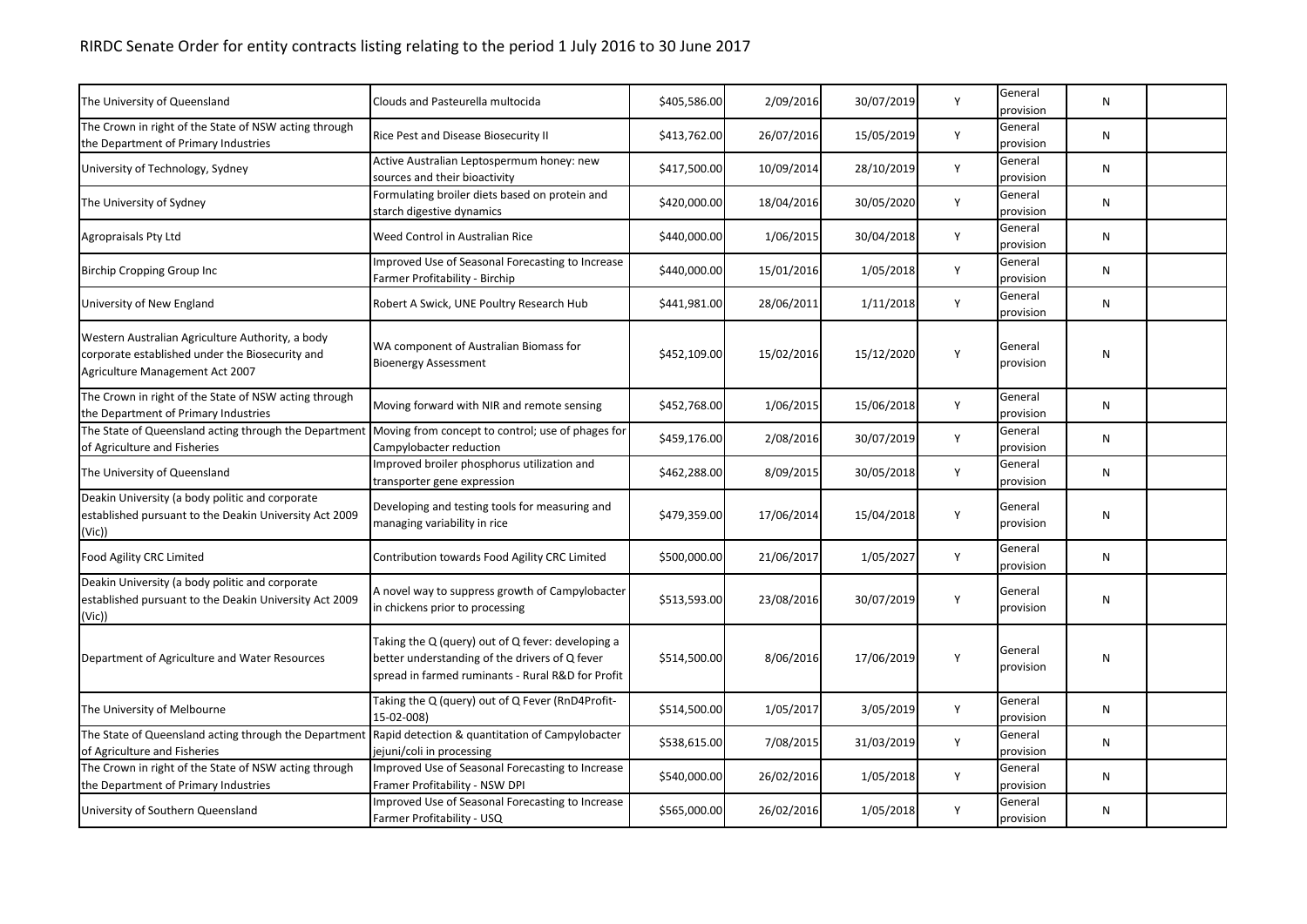| The Crown in right of the State of NSW acting through<br>the Department of Primary Industries                                          | Developing elite clones and seed for<br>improvements in productivity and profit    | \$566,932.00   | 27/11/2014 | 30/08/2017 | Y | General<br>provision | N         |  |
|----------------------------------------------------------------------------------------------------------------------------------------|------------------------------------------------------------------------------------|----------------|------------|------------|---|----------------------|-----------|--|
| <b>CSIRO</b>                                                                                                                           | Surveillance and pathotyping of Australian IBDV                                    | \$599,860.00   | 21/10/2014 | 30/09/2017 | Y | General<br>provision | N         |  |
| The State of Queensland acting through the Department Improving the capacity of Primary Industries to<br>of Agriculture and Fisheries  | withstand cyclonic winds                                                           | \$649,238.00   | 29/06/2012 | 30/04/2018 | Y | General<br>provision | N         |  |
| Western Australian Agriculture Authority, a body<br>corporate established under the Biosecurity and<br>Agriculture Management Act 2007 | Pests and diseases of truffles and their tree hosts<br>in Australia                | \$649,653.00   | 25/06/2015 | 10/01/2019 | Y | General<br>provision | N         |  |
| Western Australian Agriculture Authority, a body<br>corporate established under the Biosecurity and<br>Agriculture Management Act 2007 | Quinoa as a new crop in Australia - stage 2                                        | \$650,000.00   | 26/06/2015 | 1/06/2018  | Y | General<br>provision | N         |  |
| The State of Queensland acting through the Department   A detect-alert-deter system for enhanced AI<br>of Agriculture and Fisheries    | biosecurity and risk assessment                                                    | \$673,915.00   | 29/06/2016 | 1/07/2018  | Υ | General<br>provision | N         |  |
| The University of Sydney                                                                                                               | US - Secure Pollination for more productive<br>agriculture (RnD4Profit-15-02-035)  | \$709,834.00   | 13/03/2017 | 2/04/2020  | Y | General<br>provision | N         |  |
| <b>Australian National University</b>                                                                                                  | ANU - Secure Pollination for more productive<br>agriculture (RnD4Profit-15-02-035) | \$739,433.75   | 20/03/2017 | 3/02/2021  | Υ | General<br>provision | N         |  |
| The University of Queensland                                                                                                           | Developing superior aromatic rice germplasm for<br>Australia                       | \$740,914.00   | 11/12/2013 | 1/07/2017  | Y | General<br>provision | N         |  |
| ManukaLife Pty Ltd                                                                                                                     | Leptospermum Plant Breeding Program for<br>Development of High Grade Manuka Honey  | \$750,000.00   | 3/04/2017  | 30/03/2020 | Υ | General<br>provision | N         |  |
| The State of Queensland acting through the Department<br>of Agriculture and Fisheries                                                  | QDAF - Weed Biocontrol (RnD4Profit-15-02-005)                                      | \$751,092.00   | 22/11/2016 | 15/06/2020 | Y | General<br>provision | N         |  |
| The Crown in right of the State of NSW acting through<br>the Department of Primary Industries                                          | NSW DPI - Weed Biocontrol (RnD4Profit-15-02-<br>005)                               | \$760,092.00   | 16/12/2016 | 15/06/2020 | Y | General<br>provision | N         |  |
| The University of Queensland                                                                                                           | Cold tolerant traits and QTLs for improved<br>efficiency of rice breeding program  | \$790,848.00   | 14/08/2012 | 30/05/2018 | Υ | General<br>provision | N         |  |
| The Crown in right of the State of NSW acting through<br>the Department of Primary Industries                                          | Rice variety nitrogen & agronomic management                                       | \$851,516.00   | 8/07/2015  | 15/05/2020 | Υ | General<br>provision | ${\sf N}$ |  |
| <b>Monash University</b>                                                                                                               | Improved Use of Seasonal Forecasting to Increase<br>Farmer Profitability - Monash  | \$895,000.00   | 26/02/2016 | 1/05/2018  | Y | General<br>provision | N         |  |
| University of New England                                                                                                              | UNE - Secure Pollination for more productive<br>agriculture (RnD4Profit-15-02-035) | \$974,998.00   | 22/11/2016 | 2/04/2020  | Υ | General<br>provision | N         |  |
| <b>Agaware Consulting Pty Ltd</b>                                                                                                      | Project Manager - Access to Industry Priority Uses<br>of Agvet Chemicals           | \$1,110,565.00 | 18/04/2017 | 31/03/2020 | Y | General<br>provision | N         |  |
| Department of Economic Development, Jobs, Transport<br>and Resources                                                                   | VDEDJTR - Weed Biocontrol (RnD4Profit-15-02-<br>005)                               | \$1,359,887.00 | 15/12/2016 | 15/06/2020 | Y | General<br>provision | N         |  |